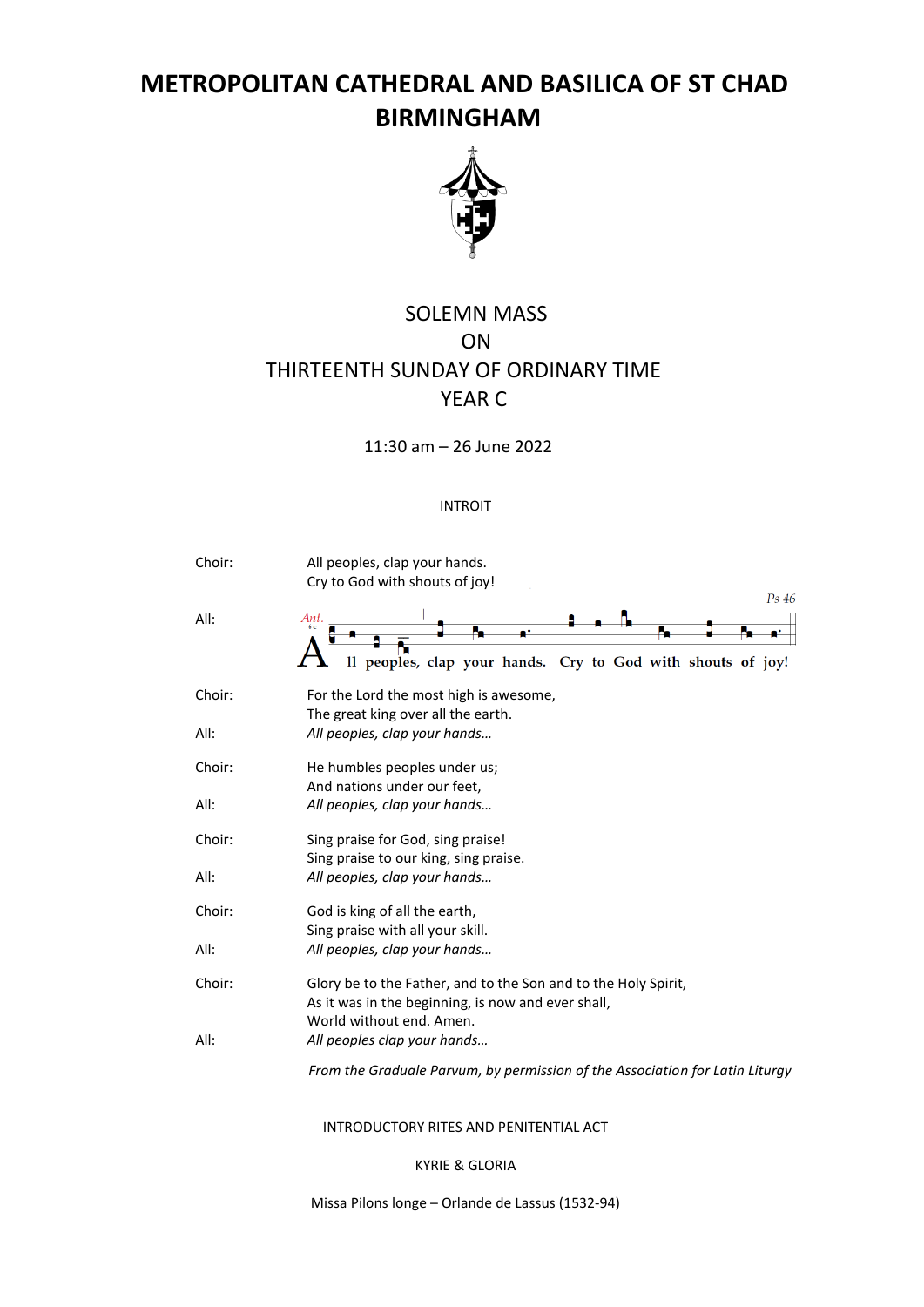RESPONSORIAL PSALM **From Psalm 15** 

 $\clubsuit$ ≌# 4  $\gamma$ å æ O å Lord it is you who are m y å å å å å å 3 4 å æ por-tion. å. ۰,

SECOND READING GALACTER SECOND READING SECOND READING SECOND READING SECOND AT A SAMPLE OF SALE SECOND SECOND SECOND SECOND SECOND SECOND SECOND SECOND SECOND SECOND SECOND SECOND SECOND SECOND SECOND SECOND SECOND SECOND

# GOSPEL ACCLAMATION

#### Alleluia, alleluia, alleluia!

I call you friends, says the Lord because I have made known to you everything I have learned from my Father.

Alleluia, alleluia, alleluia!

- verse: David Saint

GOSPEL Luke 9:51-62

CREED

Plainsong – Credo I

#### PRAYER OF THE FAITHFUL



*Hail, holy queen, mother of mercy, our life, our sweetness, and our hope. To you do we cry, poor banished children of Eve. To you do we send up our sighs, mourning and weeping in this vale of tears. Turn then, most gracious advocate, your eyes of mercy towards us, and after this our exile show to us the blessed fruit of your womb, Jesus. O clement, O loving, O sweet Virgin Mary.*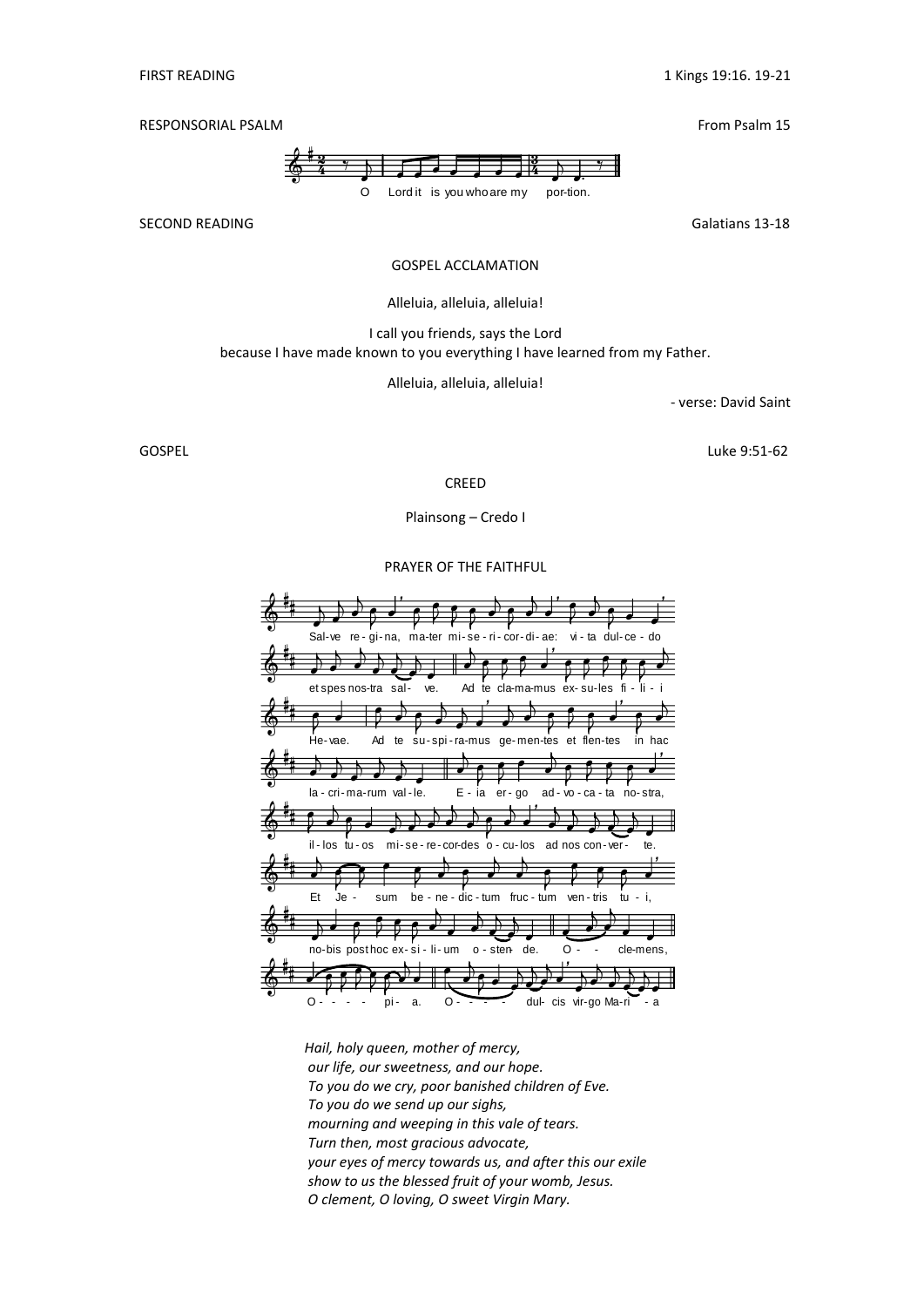## **OFFERTORY**

Justorum animae in manu Dei sunt, et non tanget illos tormentum maliti: Visi sunt oculis insipientium mori, illi autem sunt in pace.

*The souls of the just are in the hand of God, and the torment of malice shall not touch them: in the sight of the unwise they seemed to die, but they are in peace.*

C. V. Stanford (1852-1924)

#### SANCTUS

#### Plainsong Mass XI



## MEMORIAL ACCLAMATION



## PATER NOSTER

At the Saviour's command and formed by divine teaching, we dare to sing:

Pater noster, qui es in caelis: sanctificetur nomen tuum; adveniat regnum tuum; fiat voluntas tua, Sicut in caelo, et in terra. Panem nostrum cotidianum da nobis hodie; et dimitte nobis debita nostra, sicut et nos dimittimus debitoribus nostris; et ne nos inducas in tentationem, sed libera nos a malo.

### AGNUS DEI

Lassus